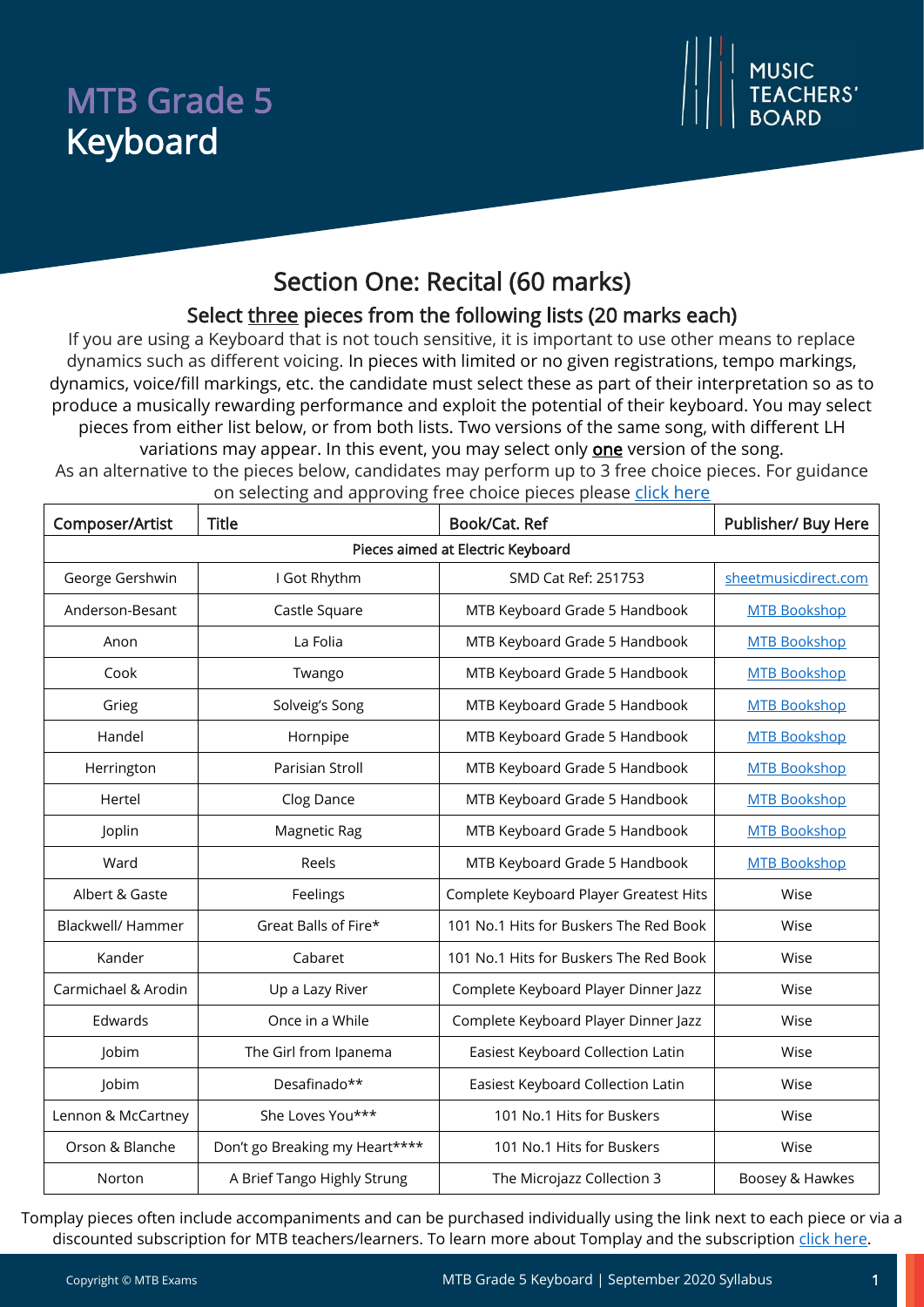# MTB Grade 5 Keyboard



| Composer/Artist                                                                                                                                                                                                                                                                                                    | <b>Title</b>                                 | Book/Cat. Ref                 | Publisher/ Buy Here                                                                                  |  |  |
|--------------------------------------------------------------------------------------------------------------------------------------------------------------------------------------------------------------------------------------------------------------------------------------------------------------------|----------------------------------------------|-------------------------------|------------------------------------------------------------------------------------------------------|--|--|
| Pieces aimed at using the Keyboard as a Piano<br>Please be aware not all pieces will be suitable for a Keyboard with a shorter range. It is acceptable to adapt pieces with octave<br>transpositions. For Keyboards that are not touch sensitive other means need to be used to replace dynamics, as listed above. |                                              |                               |                                                                                                      |  |  |
| Ray Parker                                                                                                                                                                                                                                                                                                         | Ghostbusters                                 | Tomplay                       | tomplay.com                                                                                          |  |  |
| Nyman                                                                                                                                                                                                                                                                                                              | The Heart asks Pleasure First (The<br>Piano) | Tomplay                       | tomplay.com or Chester                                                                               |  |  |
| Yiruma                                                                                                                                                                                                                                                                                                             | River Flows in You                           | Tomplay                       | tomplay.com                                                                                          |  |  |
| Hawkins                                                                                                                                                                                                                                                                                                            | Oh Happy Day                                 | Tomplay                       | tomplay.com                                                                                          |  |  |
| Anonymous                                                                                                                                                                                                                                                                                                          | Forbidden Games                              | Tomplay                       | tomplay.com                                                                                          |  |  |
| Armstrong                                                                                                                                                                                                                                                                                                          | What a Wonderful World                       | Tomplay                       | tomplay.com                                                                                          |  |  |
| Chopin                                                                                                                                                                                                                                                                                                             | Prelude in E minor Op.28 no.4                | Tomplay or SMD Cat Ref: 21536 | tomplay.com or sheetmusicdirect.com                                                                  |  |  |
| Kuhlau                                                                                                                                                                                                                                                                                                             | Sonatina in C Op.55 no.3 1st or 2nd Movt     | Tomplay or SMD Cat Ref: 64108 | tomplay.com (1 <sup>st</sup> Movt.) or tomplay.com<br>(2 <sup>nd</sup> Movt) or sheetmusicdirect.com |  |  |
| R. Hartsell                                                                                                                                                                                                                                                                                                        | <b>B Flat Train Boogie</b>                   | SMD Cat Ref: 86466            | sheetmusicdirect.com                                                                                 |  |  |
| Yiruma                                                                                                                                                                                                                                                                                                             | Kiss the Rain                                | SMD Cat Ref: 162036           | sheetmusicdirect.com                                                                                 |  |  |
| J.Hurwitz                                                                                                                                                                                                                                                                                                          | City of Stars                                | SMD Cat Ref: 188581           | sheetmusicdirect.com                                                                                 |  |  |
| Beethoven                                                                                                                                                                                                                                                                                                          | Fur Elise                                    | SMD Cat Ref: 21525            | sheetmusicdirect.com                                                                                 |  |  |
| Kuhlau                                                                                                                                                                                                                                                                                                             | Sonatina in G Op.20 no.2 1st Movt            | SMD Cat Ref: 64104            | sheetmusicdirect.com                                                                                 |  |  |
| Clementi                                                                                                                                                                                                                                                                                                           | Sonatina Op.36 no.3                          | <b>SMD Cat Ref: 52816</b>     | sheetmusicdirect.com                                                                                 |  |  |
| Mateo Albeniz                                                                                                                                                                                                                                                                                                      | Sonata in D                                  | MTB Piano Book Grade 5        | <b>MTB Bookshop</b>                                                                                  |  |  |
| John Field                                                                                                                                                                                                                                                                                                         | Nocturne in Bb                               | MTB Piano Book Grade 5        | <b>MTB Bookshop</b>                                                                                  |  |  |
| Domenico Cimarosa                                                                                                                                                                                                                                                                                                  | Sonata No.13                                 | MTB Piano Book Grade 5        | <b>MTB Bookshop</b>                                                                                  |  |  |
| Amy Beach                                                                                                                                                                                                                                                                                                          | Harlequin                                    | MTB Piano Book Grade 5        | <b>MTB Bookshop</b>                                                                                  |  |  |
| Stephen Heller                                                                                                                                                                                                                                                                                                     | Tarantelle in E minor                        | MTB Piano Book Grade 5        | <b>MTB Bookshop</b>                                                                                  |  |  |
| Penny Carter                                                                                                                                                                                                                                                                                                       | Memories of My Solitude                      | MTB Piano Book Grade 5        | <b>MTB Bookshop</b>                                                                                  |  |  |

#### For the continued recital list [click here](https://www.mtbexams.com/wp-content/uploads/2021/02/MTB-Keyboard-Grade-5-Continued-Recital-List.pdf)